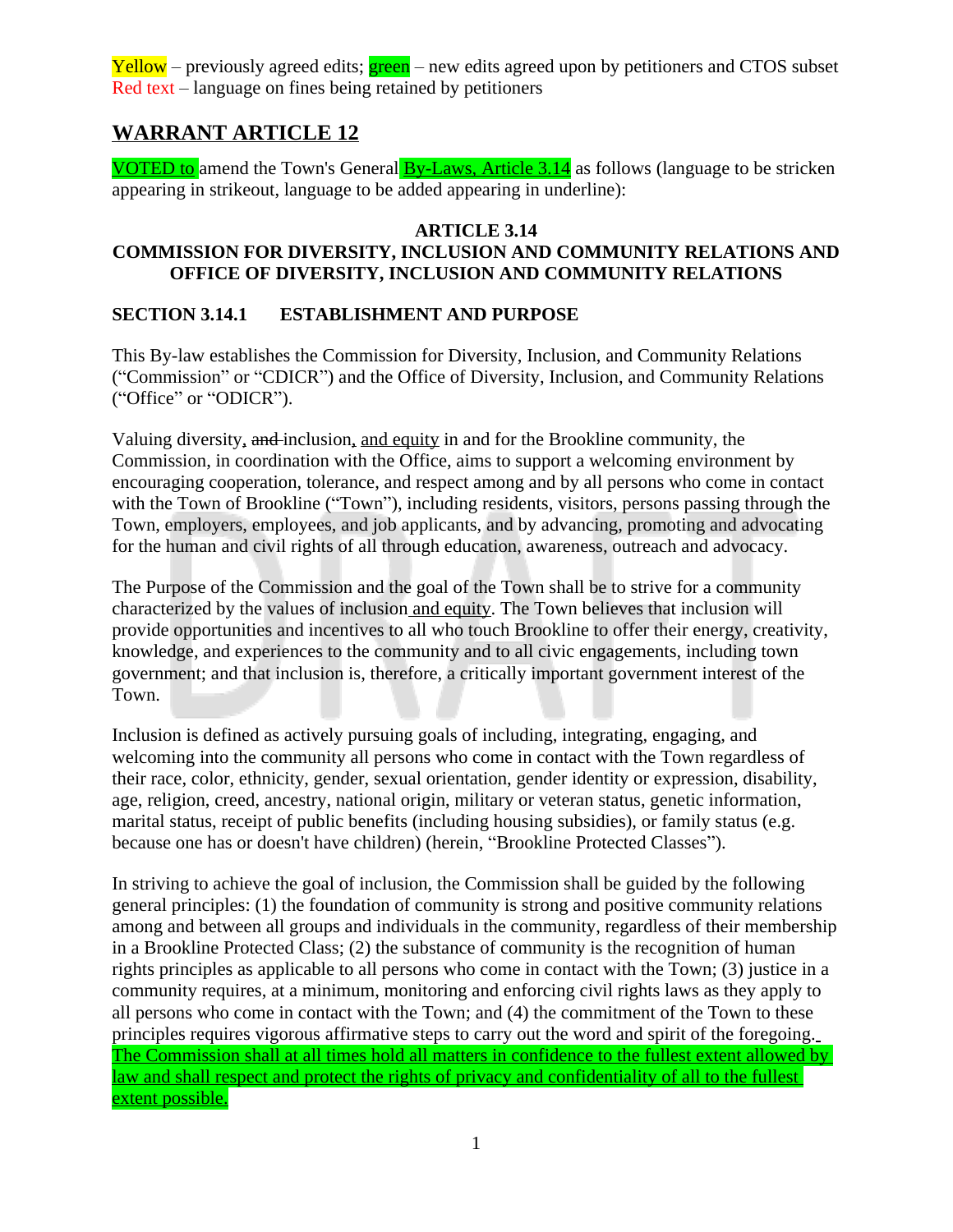The Commission shall consist of fifteen (15) residents, who shall be called Commissioners.

Commissioners shall be appointed by the Select Board and shall hold office for a period of not more than three (3) years with terms of office expiring on August 31 of an appropriate year in a staggered manner so that approximately one-third (1/3) of the terms of the Commissioners will expire each year. A Commissioner whose term is expiring is expected to submit their renewal application to the Select Board not later than August 1 of the expiration year. The term of a Commissioner who does not submit a renewal application in a timely manner shall expire on August 31 of that year. The term of a Commissioner who submits a timely renewal application shall then be extended until notified by the Town Administrator that the renewal application has been acted upon. If the application is denied, the term of that Commissioner shall expire five (5) days after the date of the denial letter. If the application is approved, the term shall expire on August 31 of the year specified in the approval letter.

The Select Board may appoint additional non-voting associate members (in accordance with Section 3.1.5) as it determines to be necessary, which may include youth $\frac{1}{n}$  i.e., persons under the age of 18, or persons who do not reside in Brookline but have a substantial connection to Brookline or to the Brookline Public Schools. The Select Board shall select one of its members to serve ex officio as a nonvoting member of the Commission. A quorum of the Commission shall consist of a majority of the serving members on the Commission, with a minimum of six.

The Select Board shall seek a diverse and inclusive group of candidates for the Commission, which may include youth. Candidates for Commissioner shall be qualified for such appointment by virtue of demonstrated relevant and significant knowledge, life experience, or training. The composition of the Commission shall include persons with the types of such knowledge, experience, or training necessary to enable the Commission to perform the duties assigned to it by this By-law. All Commissioners shall serve without compensation.

In the event of discontinuance of the service of a Commissioner due to death or resignation, such Commissioner's successor shall be appointed to serve the unexpired period of the term of said Commissioner. The Commission may recommend to the Select Board candidates to fill such vacancies.

## **SECTION 3.14.2 APPOINTMENT, ROLES AND RESPONSIBILITIES OF THE DIRECTOR AND CHIEF DIVERSITY OFFICER**

There shall be an Office of Diversity, Inclusion and Community Relations ("Office"), which shall be a unit of the Select Board's Office, and led by a professional in the field of civil rights human relations or similar relevant field of knowledge, who shall be known as the Director of the Office of Diversity, Inclusion and Community Relations ("Director"), and that person shall also serve as the Chief Diversity Officer ("CDO") for the Town. In the event of a vacancy in the position of Director, the Town Administrator, after consultation with the Commission, shall recommend to the Select Board a replacement with appropriate qualifications.

The Director shall offer professional and administrative support to the Commission in the administration of its functions and policies under this By-law or any other By-law giving the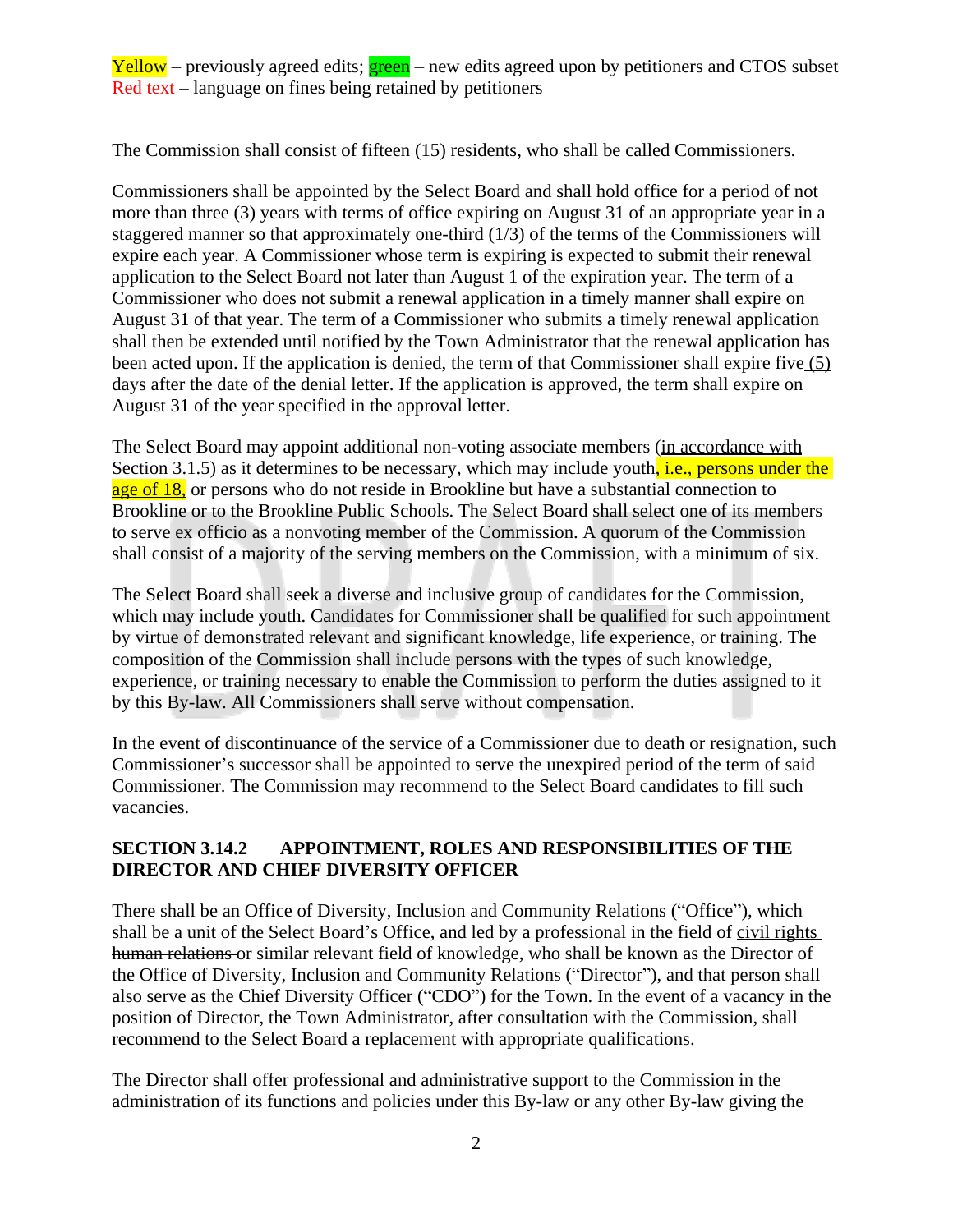Commission responsibilities. If needed, the Director shall ask for additional assistance to carry out the Director's duties. The Office shall be physically situated in whatever department the Town Administrator determines would most easily provide the Director any such assistance.

The Director shall be a Department Head/Senior Administrator and shall report to the Town Administrator.

The Director/CDO may bring a matter directly to the attention of the Select Board in the event that person believes, in their professional judgment, that a particular situation so warrants. The CDO works with the Human Resources Office to promote diversity and inclusion.

The CDO shall serve in the role of ombudsperson to provide information and guidance and manage the complaint process as described in Section 3.14.3 (B). dispute resolution services toall persons who come in contact with the Town who feel that they have been discriminated against or treated unfairly due to their membership in a Brookline Protected Class, or in relation to Fair Housing or Contracting issues, interactions with businesses or institutions in the Town, or interactions with the Town and/or employees of the Town.

The CDO shall be responsible, with the advice and counsel of the Commission, the Human Resources Director, and the Human Resources Board, for the preparation and submission to the Select Board of a recommended diversity and inclusion policy for the Town, including equal employment opportunity and affirmative action, and recommended implementation procedures. The diversity and inclusion policy shall address hiring, retention and promotion, and steps to ensure a work environment that is friendly to diversity and inclusion. The policy shall also describe ways in which to increase diversity and inclusion at public and private institutions.

The CDO shall respect the rights to privacy and confidentiality of all individuals to the fullest extent required by law. The CDO may attempt to mediate disputes/complaints and/or to refersuch complainants to the Massachusetts Commission Against Discrimination, the Equal-Employment Opportunity Commission, the Office of Town Counsel, or such other body as the CDO deems appropriate. The Director/CDO shall report on these incidents to the Commission in terms of issues and trends but shall show full respect for the rights to privacy and confidentiality of the individuals involved to the fullest extent required by law. In the event that a person who comes in contact with the Town, except for employees of the Town, chooses to bring a complaint to the Commission after seeking the services of the CDO in said officer's role as an ombudsperson, the Director/CDO may discuss the case in general terms with the Commission (see Section  $3.14.3(A)(v)$ ).

The CDO shall also serve as an ombudsperson for employees of the Town if they feel they have been discriminated against or treated unfairly on the basis of membership in a Brookline Protected Class. The CDO may attempt to mediate such disputes or refer such employees to the Human Resources Office, the Massachusetts Commission Against Discrimination, the Equal Employment Opportunity Commission, their union representative, and/or such other body that the CDO deems appropriate. The Director/CDO shall hold all such Town employee matters in confidence and shall respect the privacy rights of any such individuals but may discuss with the Commission, in general terms, the problems or issues that such individual cases, provided, however, doing so does not violate any person's rights to privacy.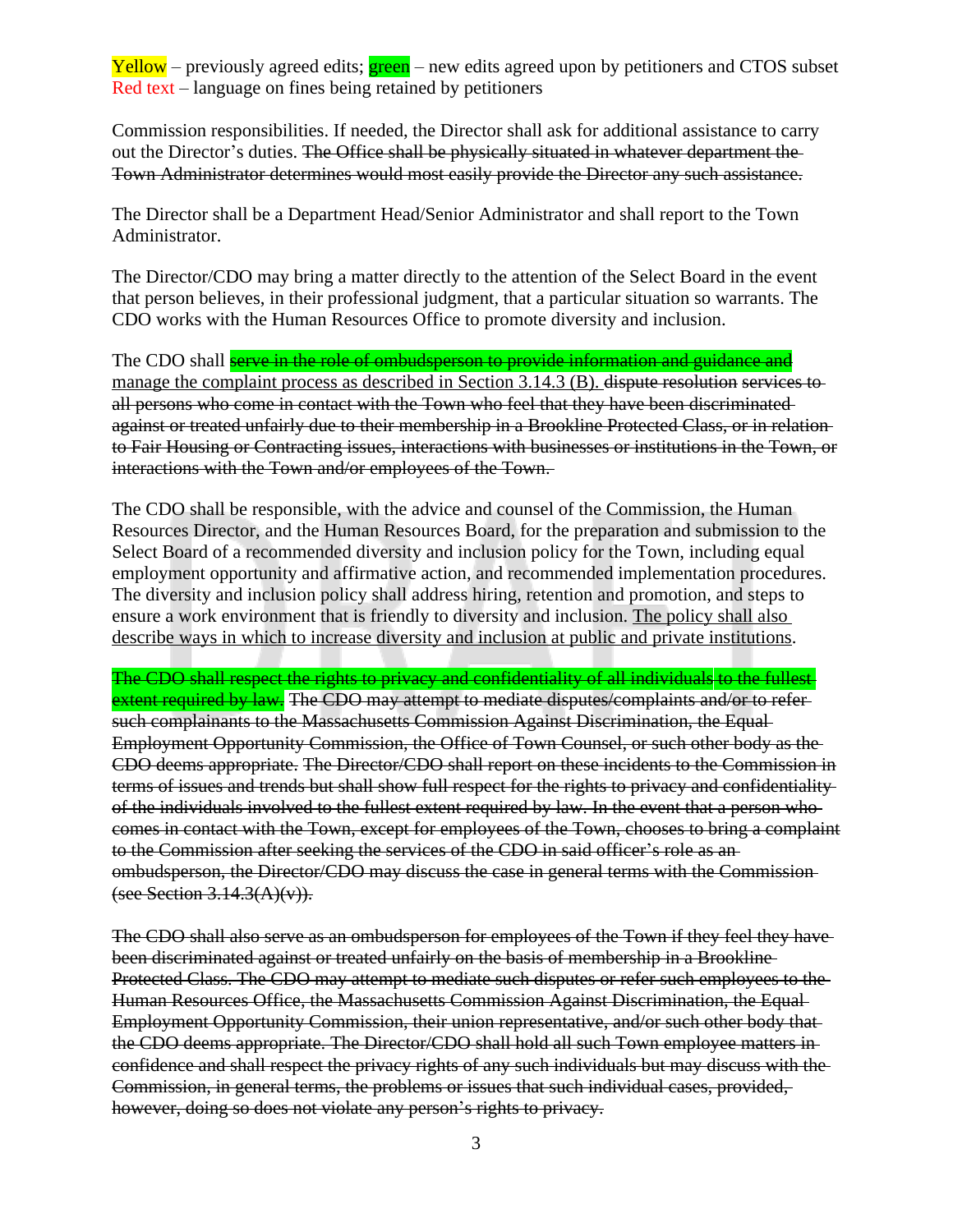The CDO shall serve as an ombudsperson to provide information and guidance to all persons, including employees of the Town, if they feel they have been discriminated against or treated unfairly on the basis of membership in a Brookline Protected Class. The CDO may attempt to mediate such disputes or refer such persons to the Human Resources Office, the Massachusetts Commission Against Discrimination, the Equal Employment Opportunity Commission, the Office of Town Counsel, the Police Department's Civilian Complaint Procedure, their union representative, and/or such other body that the CDO deems appropriate. The Director/CDO shall at all times hold all matters in confidence to the fullest extent allowed by law and shall respect and protect to the fullest extent possible the privacy rights of all individuals but may discuss with the Commission, only in general terms, and in specific terms only with the consent of all parties, the problems or issues that individual cases present, provided, however, that doing so does not violate any person's rights to privacy.

## **SECTION 3.14.3 POWERS AND DUTIES OF THE COMMISSION**

(A) To implement the Mission of the Commission and the Office, the Commission, with the assistance of the Director and the Director's staff, shall have the following responsibilities:

(i) Strive to eliminate discriminatory barriers to jobs, education, and housing opportunities within the Town and work to increase the capacity of public and private institutions to respond to discrimination against individuals in the Town based on their membership in a Brookline Protected Class;

(ii) Enhance communications across and among the community to promote awareness, understanding and the value of cultural differences, and create common ground for efforts toward public order and social justice;

(iii) Work with the Select Board, the Town's Human Resources Office, the School Committee, and other Town departments, commissions, boards, and committees to develop commitments and meaningful steps to increase diversity and inclusion, and awareness of and sensitivity to civil and human rights in all departments and agencies of Town government;

(iv) Provide advice and counsel to the CDO on the preparation of a diversity and inclusion policy for recommendation to the Select Board, including equal employment opportunity and affirmative action procedures, or amendments or revisions thereto, and make recommendations suggestions through the CDO to the Human Resources Director, the Human Resources Board, and the School Committee on the implementation of the diversity and inclusion policy;

(v) Receive complaints of discrimination against individuals based on their membership in a Brookline Protected Class as described in 3.14.3 (B);

(vi) Receive Complaints Against the Town, directly or through the CDO, against the Town, its employees, agencies, or officials concerning allegations of discrimination or bias from all persons who come in contact with the Town, except Town employees (see Section 3.14.2), and after notifying the Town Administrator, the Commission shall (1) investigate the complaint by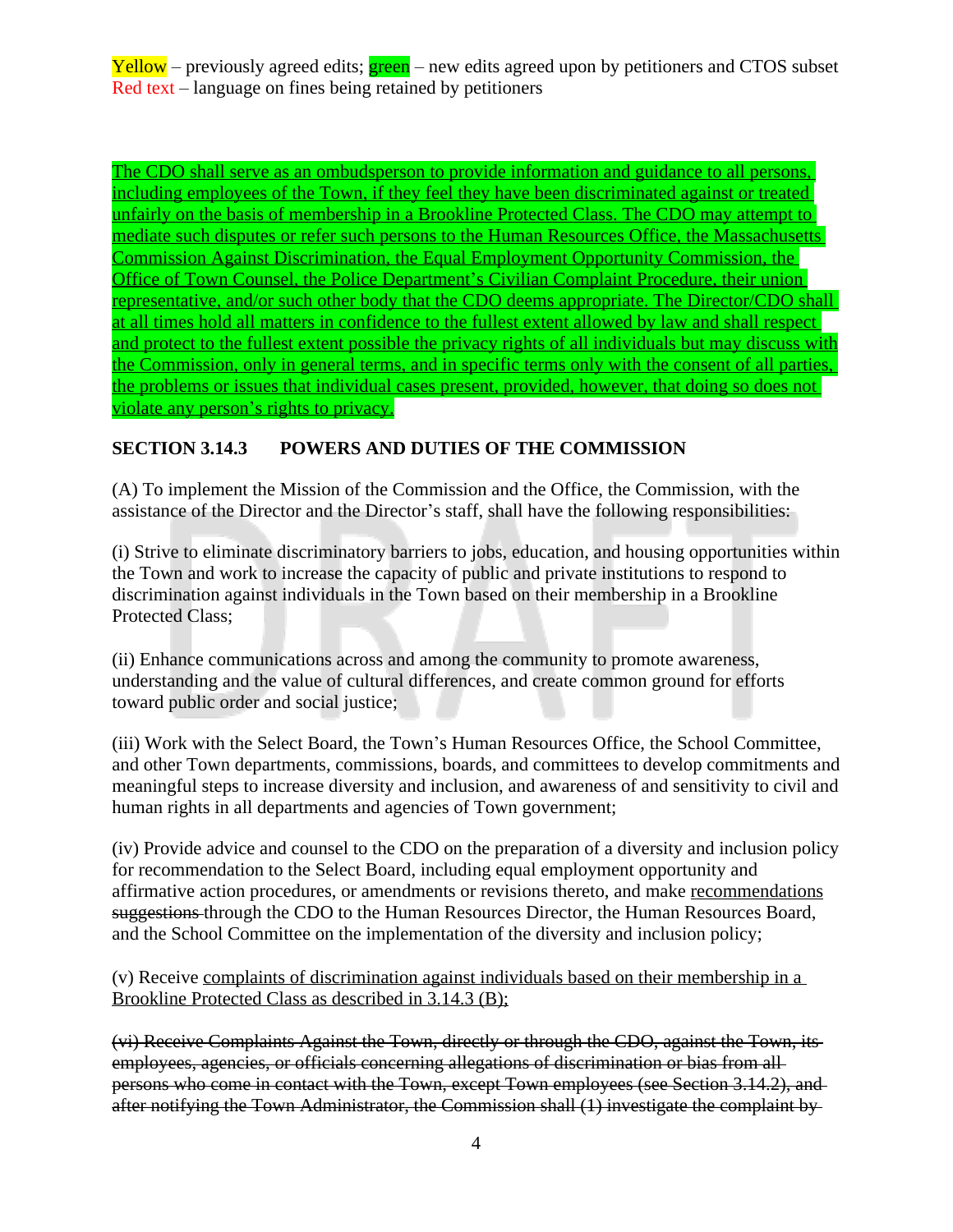interviewing the complainant and any witnesses, (2) prepare written findings, and (3) recommend appropriate action to the Select Board, Library Trustees or Moderator as appropriate within 90 days of receipt of the complaint. The Commission/CDO, may in addition provide the complainant with information on complainant's options to bring proceedings at the Massachusetts Commission Against Discrimination or other appropriate federal, state, or local agencies. This By-law does not preclude any complainant from alternatively or additionally using other complaint procedures, such as the Police Department's Civilian Complaint Procedure or the Human Resources Office's procedures;

(vii) Receive Complaints Against the Public Schools of Brookline, directly or through the CDO, against the Public Schools of Brookline, its employees, agencies, or officials concerning allegations of discrimination or bias from all persons who come in contact with the Schools, except school employees, and, after notifying the Superintendent of Schools, the Assistant Superintendent for Human Resources, and/or the School Committee of the complaint, the Commission shall (1) investigate the complaint by interviewing the complainant and any witnesses, (2) prepare written findings, and (3) recommend appropriate action to the Superintendent and/or School Committee as appropriate within 90 days of receipt of the complaint. The Commission/CDO, may in addition provide the complainant with information on complainant's options regarding dispute resolution and the boards, agencies, or courts to which the complainant may file a complaint. The Public Schools of Brookline are encouraged to engage the expertise and/or resources of the CDO/Commission when pursuing resolution of any such complaints and/or when revising policies and procedures relative to diversity and inclusion.

(viii) Receive Other Complaints from any person who comes in contact with the Town, concerning allegations of discrimination or bias against a member of a Brookline Protected Class. After receiving such a complaint, the Commission shall (1) investigate the complaint by interviewing the complainant and any witnesses, (2) prepare written findings, and (3) recommend appropriate action to the Select Board within 90 days of receipt of the complaint. The Commission/CDO may in addition provide the complainant with information on complainant's options to bring proceedings at the Massachusetts Commission Against Discrimination or other appropriate federal, state, or local agencies.

(ix) The Commission shall develop, to the extent permissible by law, a log for the complaints referred to in subsections  $(v)$ ,  $(vi)$  above, provided that such publication contains public recordinformation only and does not violate anyone's right to privacy, and the Commission shall compile and maintain statistical records regarding the nature of complaints, types of incidents, number and types of complaints, and other pertinent information, without identifying specific individuals, and include such information in the annual report filed with the Board pursuant to Section 3.14.6 of this By-law.

(x) Develop official forms for the filing of complaints under paragraphs (v) and (vi) above and also procedures for the receipt of such complaints and follow-up by the Commission to the extent not inconsistent with the procedures set forth in paragraphs  $(v)$  and  $(v)$ ;

(xi) Carry out the responsibilities and duties given to the Commission by rules or regulations, if any, promulgated under Section 3.14.4 of this By-law in relation to its Fair Housing responsibilities, as authorized by law, under By-law 5.5;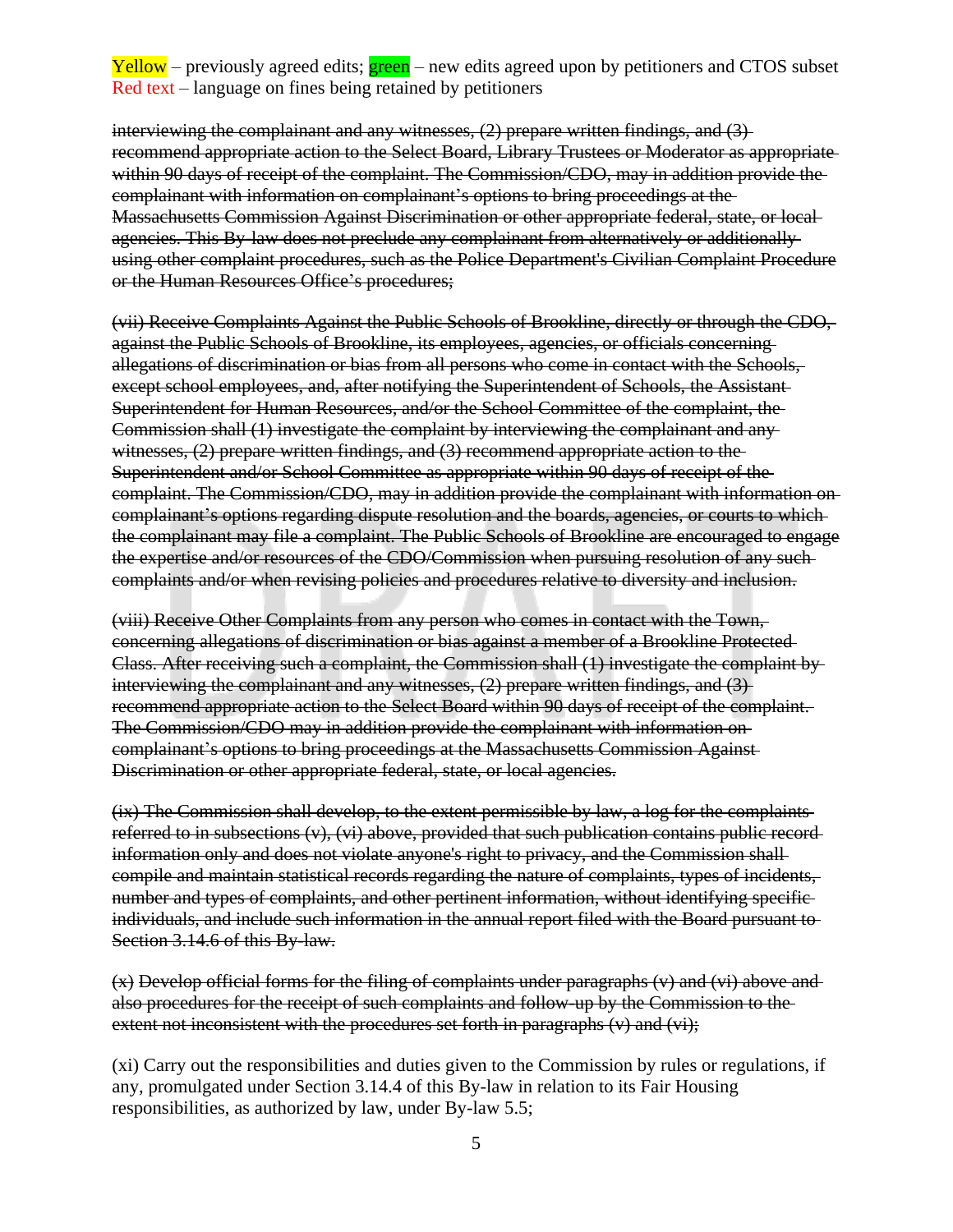(xii) With respect to any complaints or patterns of complaints involving the civil or human rights of any persons who come in contact with the Town, work with the CDO, in such officer's role as ombudsperson, to facilitate changes that will reduce and eliminate violations of rights;

(xiii) Institute and assist in the development of educational programs to further community relations and understanding among all persons in the Town, including Town employees;

(xiv) Serve as an advocate for youth on issues arising in the schools and the community, concerning diversity, and inclusion, and equity, and encourage public and private agencies to respond to those youth needs.

(B) To carry out the its responsibilities under Section  $3.14.3(A)(v)$ , the Commission shall establish a Complaint Committee (CC) will be established and charged with investigating and receiving complaints, directly or through the Chief Diversity Officer (CDO). Complaints involving allegations of discrimination may be made by **persons or organizations against the** Town a person claiming to be aggrieved, by a duly authorized representative of such person, or by an organization whose members include those persons claiming to be aggrieved, against the Town, its employees, agencies, or officials or against another **adult** person or organization concerning incidents of discrimination occurring in Brookline. A third party may also file  $a$ complaint on a person or organization's behalf, or on behalf of a class of people. These complaints may involve *incidents, if illegal under federal or State law, regarding*, but are not limited to, employment, public accommodations, housing, policing, education, and provision of services, health care, or credit. Furthermore, this Bylaw shall be applicable to students, faculty and staff of the School Department to the extent permitted by **State and** federal law (including, but not limited to, Title IX).

(i) The CC shall work with the CDO to provide reasonable accommodations and translators if needed for individuals with limited English proficiency, disability or other communication or access issues.

(ii) The CC shall consist of not more than  $\frac{57}{2}$  persons chosen by appointed at a public meeting by the Select Board in consultation with the Commission and Town Counsel. The CC members shall be appointed for one three-year renewable terms following the same process as Commissioners, described in Section 3.14.1. The CC shall include attorneys with applicable civil rights experience or other individuals with applicable legal and/or professional civil rights experience (together, "civil rights professionals") as well as members of historically marginalized communities, *i.e.*, individuals in groups historically excluded due to their membership in a protected class. Members of the CC must be residents of Brookline with the ability necessary to perform the duties assigned to the CC under this By-law, including fair and equitable performance of the CC's quasi-judicial responsibilities, including adherence to laws and procedures, and at At least one shall be a member of the Commission. The CC shall choose its Chair for one-year renewable terms. The CDO and its staff shall be the staff for the CC.

Members of the CC shall receive training approved by the Office of Town Counsel. The CC shall at all times hold all matters in confidence to the fullest extent allowed by law and shall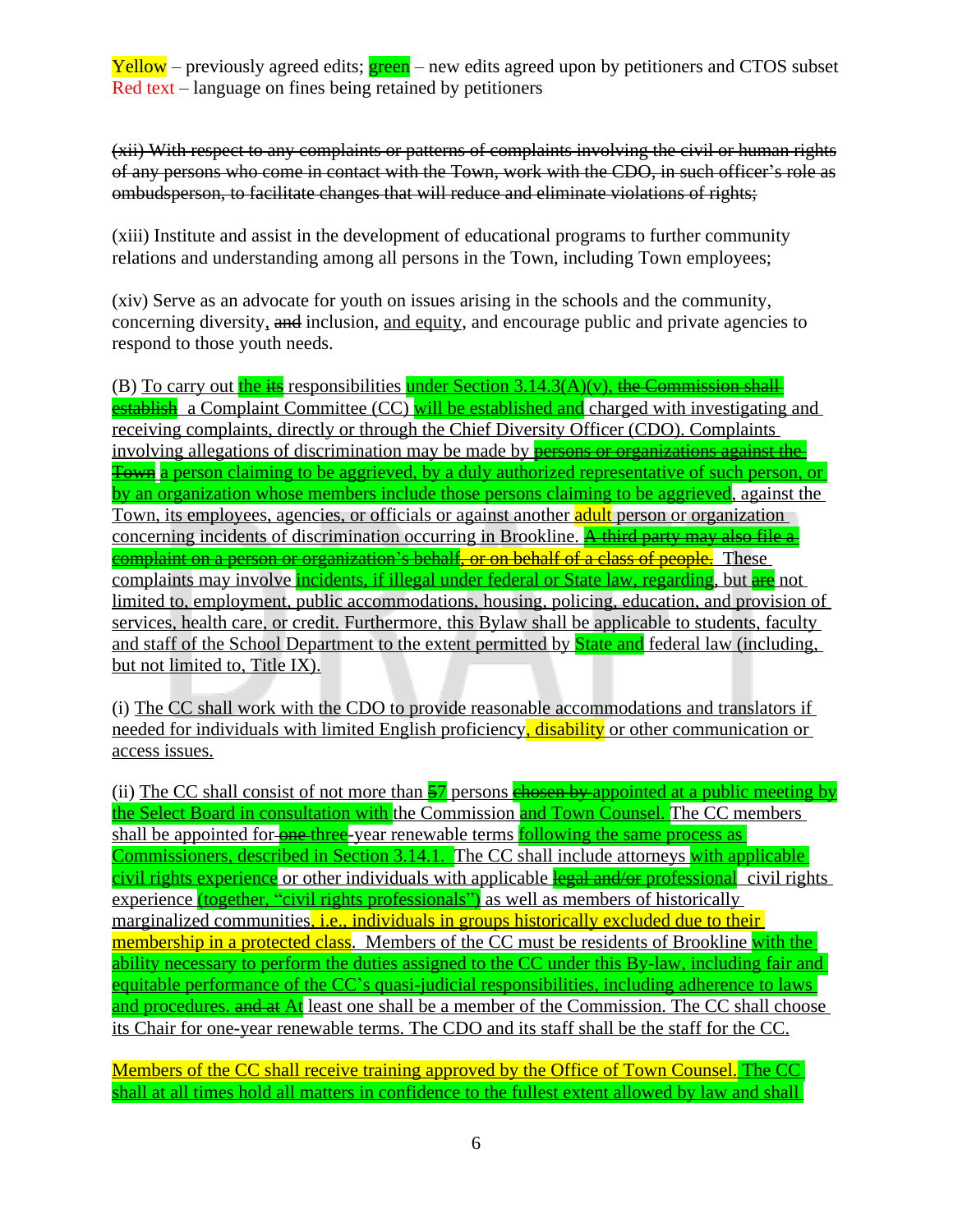respect and protect the privacy rights of all to the fullest extent possible but may discuss with the Commission, only in general terms, and in specific terms only with the consent of all parties, the problems or issues that individual cases present, provided, however, that doing so does not violate any person's rights to privacy.

(iii) The CC shall create a complaint form which must be signed and contain a sworn statement certifying the truth of the allegations contained therein, but the CC may receive initial complaints in any written form or orally. The CC shall take steps to publicize its procedures and encourage the public to file complaints if they believe they have been the subject of discrimination. Complaints may be received by any member of the Commission, the CC, the CDO, or the staff member within the ODICR, but shall be delivered to the CDO for logging in and review pursuant to Section 3.14.3(B)(iv). If an *initial* oral or other complaint is received in a form other than the CC complaint form, the complainant may edit the CC form and additional materials prepared by the person(s) receiving the complaint, but shall be required to sign and swear to the written CC complaint form as provided above. During the initial receipt of the complaint and at any point thereafter, the CDO shall advise the complainant, in writing, of the right to file a complaint with the Massachusetts Commission Against Discrimination (MCAD), other appropriate Town departments, and other appropriate federal, state or local agencies in lieu of pursuing rights under this Bylaw. A copy of the complaint shall also be promptly given to the respondent who shall have thirty (30) days from the date received of receipt by respondent to file an answer with the CC. Complaints must be received within three hundred (300) days of the latest discriminatory act on which the complaint is based or the date on which the complainant discovers that the act was discriminatory, including, provided that (a) where the unlawful conduct is of a continuing nature and part of an ongoing pattern of discrimination, the complaint may include actions outside the statutory filing period so long as the latest unlawful act occurred within the filing period; (b) the time for filing begins on the date on which the complainant knew or should have known about the allegedly unlawful conduct; (c) the time for filing may be extended by the pendency of collective bargaining mandated grievance processes and principles of equitable tolling, and (d) the CC may also extend the deadline for other good cause shown if requested before the deadline has passed; otherwise if the complainant can demonstrate excusable neglect.

(iv) The CDO shall, using written and published criteria developed with the CC, **privately** review each complaint to determine whether the facts as alleged by the complainant would **plausibly** suggest that the acts complained about would constitute discrimination under this Bylaw; if so, the complaint will be referred to the CC. The This plausibility review shall be completed in thirty (30) days after receipt of the complaint unless the CDO determines an extension is necessary. The CDO shall notify the complainant and respondent of its case determination or if an extension is necessary.

(v) If the CDO determines that the complainant has not plausibly established a case of discrimination under this  $Bylaw$ , the complainant has forty-five (45) days to appeal the determination to the CC from the time of its receipt. This appeal will be heard in a private proceeding by one member of the CC who is a civil rights professional who is an attorney, and shall be completed within thirty (30) days of receipt of the appeal.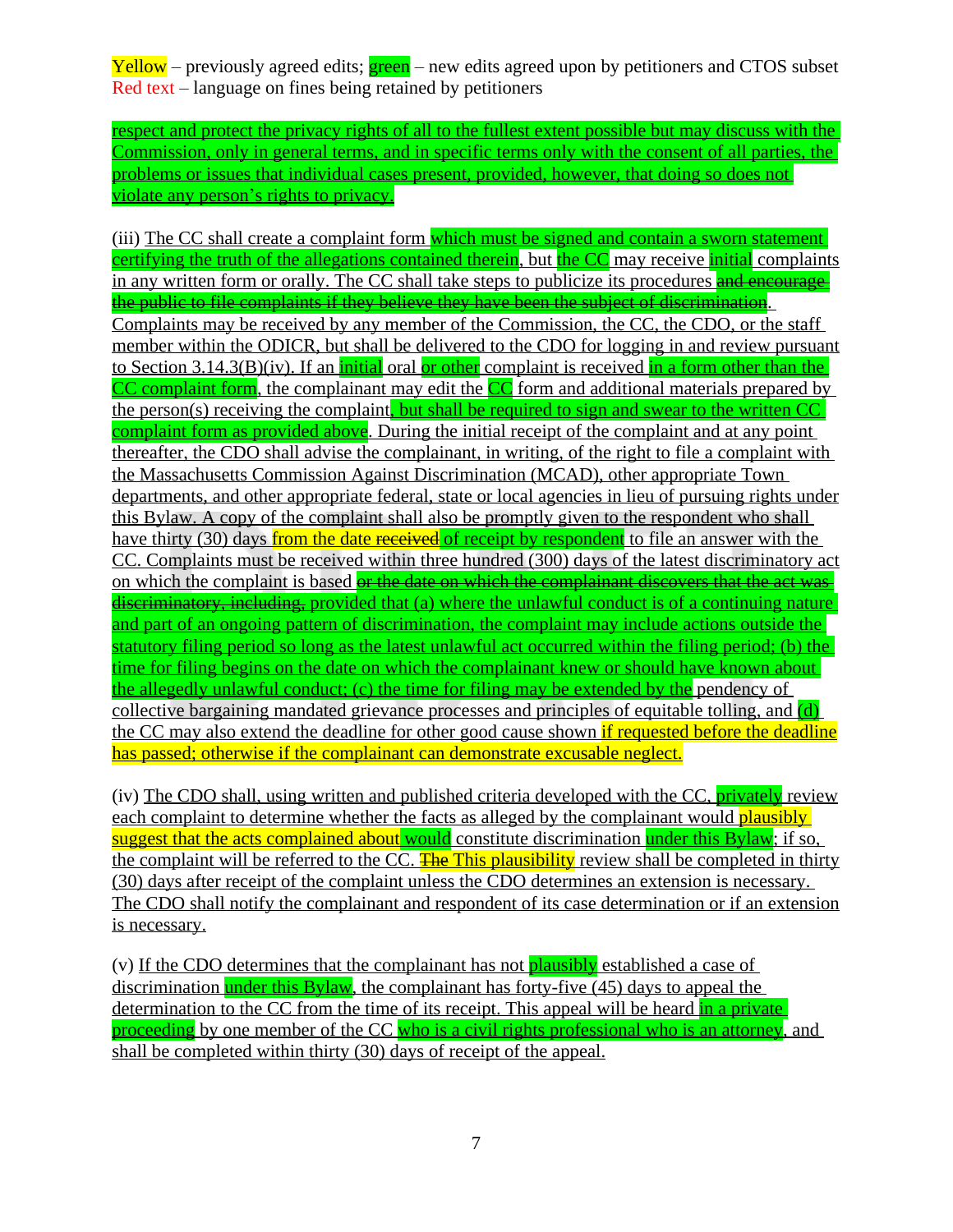(vi) At any point during the proceedings, including prior to or after the filing of a complaint, the parties may agree to submit the matters in dispute to alternative dispute resolution, including but not limited to mediation, arbitration, and restorative justice. The alternative dispute resolution may be conducted informally by the CDO or its designee, or formally by an impartial arbitrator agreed to by the parties or appointed by the American Arbitration Association subject to their rules and procedures, and in the absence of agreement by the parties the CDO or its designee will designate which particular rule set shall apply. The results of the alternative dispute resolution may shall be considered a binding agreement that could be enforced enforceable in a court proceeding, as may be permitted by law.

(vii) If the CDO's initial review or the complainant's appeal to the CC results in a determination that the case **plausibly** falls within the jurisdiction of the CC, the CDO or its designee and one member of the CC shall investigate who was not previously involved in the proceedings shall conduct a private investigation of the complaint. The CC shall adopt and publish rules of procedure for its **private** investigations. The investigation may typically involve interviews of the parties and witnesses, review of pertinent documents and videos, and review of other relevant sources. The results of the investigation shall be reported to the parties, including notice of their right to appeal, and to the full CC. The complainant and respondent may elect to submit written documentation to also be submitted with the report to the CC. If the investigation concludes that no violation of this Bylaw has occurred, the CC shall dismiss the complaint, with notice to the complainant of their appeal rights. If the investigation concludes that the respondent has violated this Bylaw and no appeal is filed, the CC shall seek relief as set forth in Section  $3.14.3(B)(x)$ .

(viii) The complainant or respondent may appeal the results of the investigation within forty-five (45) days of receiving the investigation report. If appealed by either party, there will be an appeal hearing before a panel of three (3) members of the CC chosen by its Chair, including at least two civil rights professionals, at least one of whom is an attorney, other than the CC member or members involved in prior stages of the procedure, and the hearing shall be held within thirty  $(30)$  days of the appealing filing date, or as soon thereafter as practicable after completion of any discovery and process as set forth in Section  $3.14.3(B)(ix)$ . Based upon all of the evidence and information presented on appeal, the panel shall affirm or overturn the results of the investigation and report its decision to the parties and the full CC. If the panel reports to the CC that no violation of this Bylaw has occurred, the CC shall dismiss the complaint. If the panel reports to the CC that the respondent has violated this Bylaw, the CC shall seek relief as set forth in Section 3.14.3(B)(x). The CC shall adopt and publish rules of procedure for its appeal hearings.

(ix) The CC shall have the power to subpoena witnesses, compel their attendance, administer oaths, serve written interrogatories, take testimony of any person under oath, and require the production of any evidence and/or answers relating to any matter in question or under investigation before it, provided that such process shall be utilized at the reasonable request of either complainant or respondent. Witnesses shall be summoned in the same manner and be paid the same fees as witnesses in civil cases before the courts. Town departments and agencies shall cooperate as described in Section 3.14.5.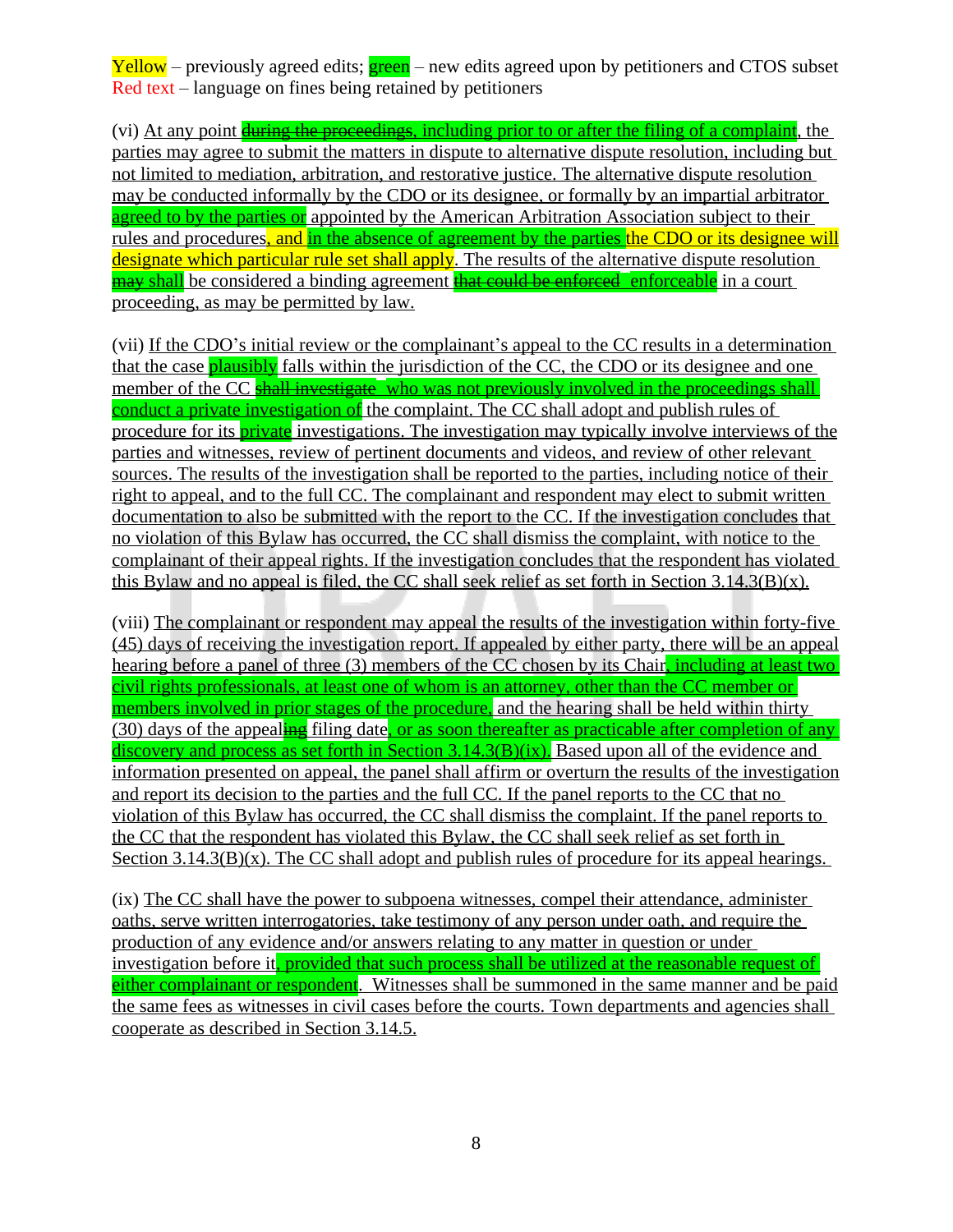(x) If, upon all the evidence, the CC shall find that a respondent has engaged in any violation of this Bylaw, the CC shall seek relief within thirty (30) days of the panel's report, through one or more of the following actions:

(a) If the respondent is an employee, agent or official of the Town or the Town itself, the CC shall provide written findings of fact and recommendations to the Select Board. If the respondent is an employee, agent or official of the School Department, the CC shall provide written findings of fact and recommendations to the Superintendent of Schools and, in the case of the Superintendent, to the School Committee.

(b) If the respondent is a person or organization not described in subparagraph (a) above the CC may (through the Chief Diversity Officer) issue a notice of violation to the respondent and provide written findings of fact and recommendations to the Select Board or, in the case of a student in the Brookline Public Schools, to the Superintendent of Schools. To the extent the law allows, the CC may additionally levy a civil fine of three hundred dollars (\$300) for each such violation or other such sum as allowed by law. Each day or separate violation of this Bylaw shall constitute a separate offense. Any such penalty or penalties shall be enforced through non-criminal disposition as set forth in G.L. c.40 §21D.

(xi) A person may not retaliate against another person who, in good faith, filed a complaint, testified, participated, or assisted in any way in a proceeding under this bylaw, nor may they retaliate against any associates of said person. A person may not intimidate a witness, complainant, or respondent in a proceeding before the Commission. Administrative or judicial claims for sanctions, compensation or equitable or other relief shall not constitute a violation of this Section  $3.14.3(B)(xi)$ .

(xii) The CDICR  $\frac{1}{\text{and }CC}$  shall work with the CDO to facilitate changes, including taking appropriate corrective actions, that will reduce or eliminate violations of this by-law and the civil or human rights of persons or organizations who come into contact with the Town as reflected in the complaints or pattern of complaints filed with the CC.

(xiii) The CDO shall develop a log for complaints filed with the CC and render to the Select Board a written report of the activities and recommendations of its office and the Committee under this Bylaw quarterly. This report shall be made available to the public as may be **consistent** with required by the Massachusetts public records law. Such log and report shall respect and protect the rights of privacy and confidentiality of all to the fullest extent possible and provide information regarding complaints only in general terms, and in specific terms only with the consent of all parties, provided, however, that doing so does not violate any person's rights to privacy.

 $(C)$  To carry out the foregoing responsibilities, the Commission is also authorized to work with community organizations, government and nonprofit agencies, educational institutions, persons with relevant expertise, and others to:

(i) Develop educational programs and campaigns to increase awareness of human and civil rights, advance diversity and inclusion, eliminate discrimination, and ensure that the human and civil rights of all persons are protected and assist in the development of educational programs to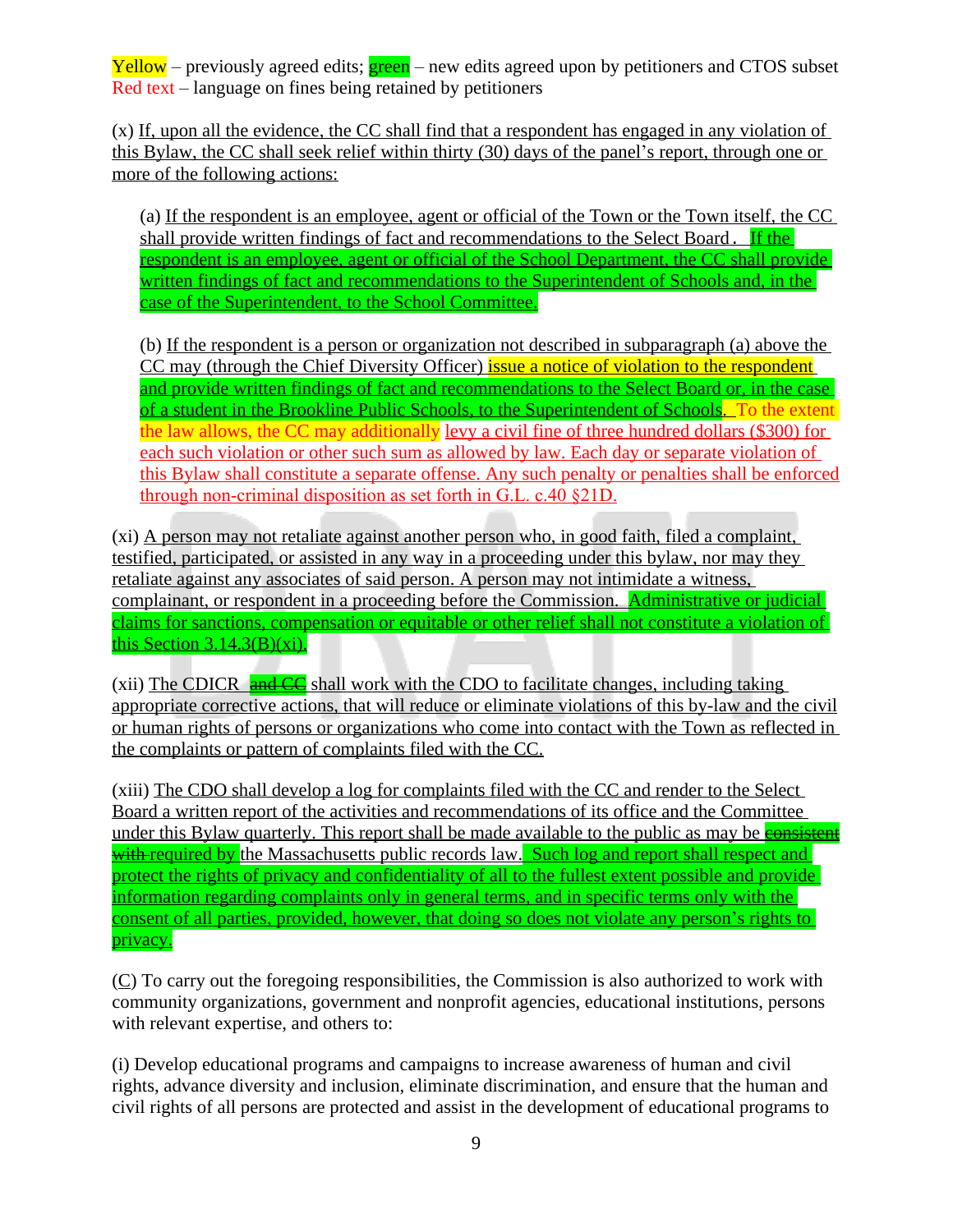further community relations and understanding among all people, including employees of all departments and agencies within the Town;

(ii) Conduct or receive research in the field of employment discrimination, human rights, and human relations and issue reports and publications on its findings or, where appropriate, submit local or state-wide proposed legislation, after approval by the Select Board and review by Town Counsel, to further human and civil rights of all persons who come in contact with the Town, provided that the Commission shall evaluate all such research conducted or received for its relevance and validity and for its openness to diverse viewpoints and perspectives;

(iii) Receive and review information on trends and developments in youth research, services, and programs, both generally and as they relate to youth who are members of a Brookline Protected Class, and consider the applicability of such research, services, or programs to Brookline, provided that the Commission shall evaluate all such research conducted or received for its relevance and validity and for its openness to diverse viewpoints and perspectives;

(iv) Do anything else deemed appropriate in the furtherance of its general duties and that are not inconsistent with its Mission, the State Constitution and laws, or the Town By-laws.

 $(D)$  At least every two years, the Commission shall prepare written organizational goals for the Commission ("Commission's Goals") that are (i) specific, (ii) measurable, (iii) attainable with the resources and personnel of the Commission, (iv) relevant to the mission of the Commission, (v) designated as either short term or long term, and (vi) capable of being evaluated on a continuing basis and at the next goal setting point. The Commission's Goals shall be submitted to the Select Board at a public meeting and posted on the Town's website. The Commission shall receive and consider the comments of the Select Board at the public meeting and shall also receive and consider written comments from the community on the Commission's Goals.

# **SECTION 3.14.4 RULES AND REGULATIONS**

In order to carry out the purposes and provisions of this By-law, the Commission, with the approval of the Select Board, after review by the Town Counsel, shall adopt procedural rules and regulations as necessary to guide it in carrying out its responsibilities. Such rules and regulations shall require that actions by the Commission be taken by a quorum or larger vote of the Commissioners, shall include procedural rules and regulations approved by Town Counsel for receiving and processing complaints under Section 3.14.3(B), including all stages from complaint receipt through final disposition, and shall include procedures for holding regular public meetings, including at least one public hearing annually to apprise the public on the status of civil rights, diversity, inclusion and community relations in the Town and to hear the concerns of the public on those issues. The Commission may also establish procedures and rules and regulations to carry out its responsibilities with respect to applicable civil rights laws and Fair Housing (see Town Fair Housing By-law, Section 5.5), with the approval of the Select Board, after review by Town Counsel. Such rules and regulations may further provide for the governance of the Commission with respect to matters such as the appointments of committees as necessary to deal with specific community issues or concerns.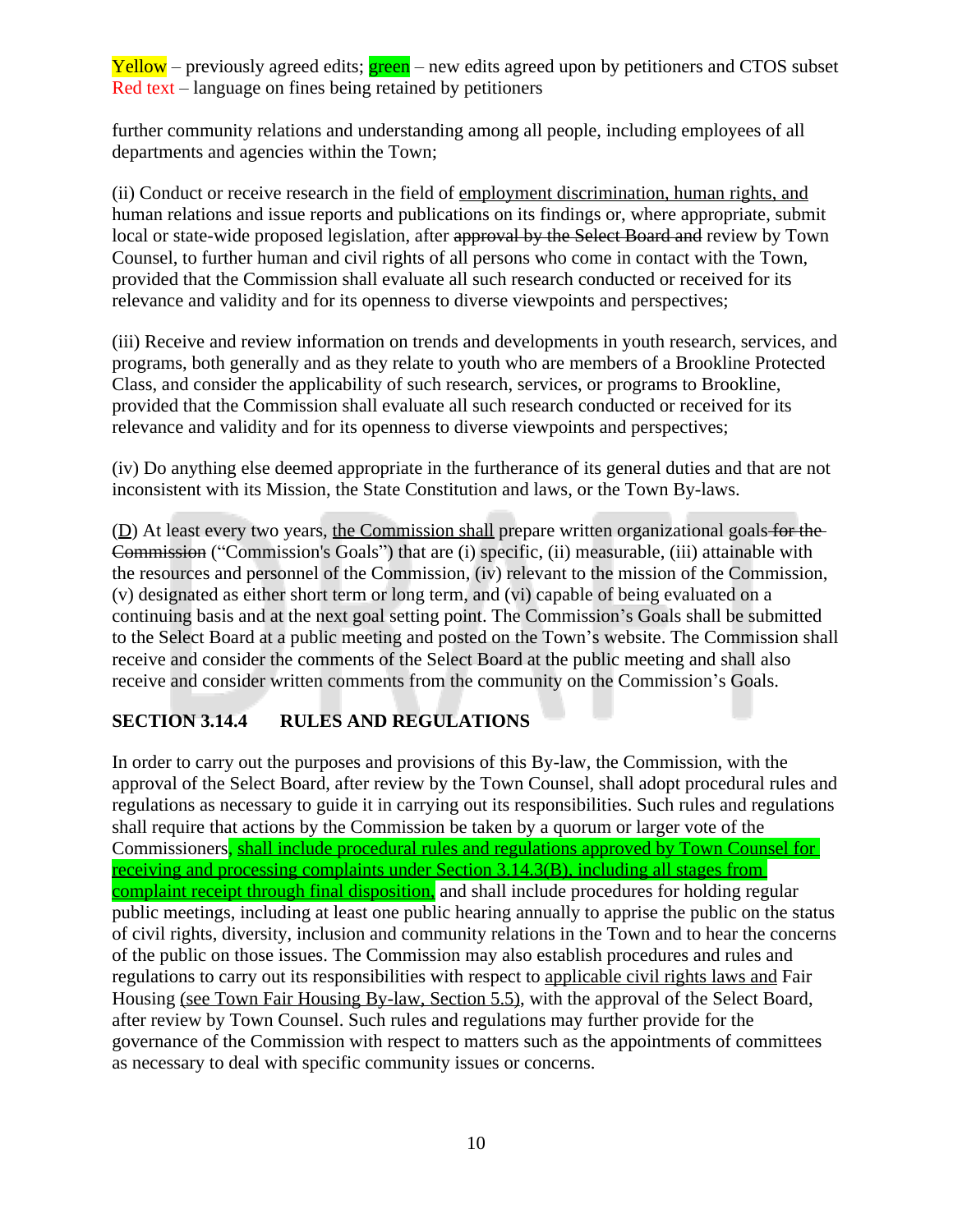## **SECTION 3.14.5 INFORMATION, COOPERATION, AND DIALOGUE**

The Commission shall notify the Town Administrator of all complaints it records. In the event that such complaints fall within the purview of the Superintendent of Schools, the Superintendent shall also be notified. All such notifications shall respect and protect to the fullest extent possible the right to privacy and confidentiality of all, discussing the complaints and problems presented only in general terms, or in specific terms only with the consent of all parties, provided, however, that doing so does not violate any person's rights to privacy. All departments and agencies in of the Town shall cooperate fully with the Commission's reasonable requests for information concerning such complaints and when appropriate engage with the Commission in a dialogue on them respond to questions and provide information and feedback. All such requests and dialogue shall respect and protect, to the fullest extent possible, the privacy of all involved and shall comply with all local, state and federal laws.

The Director of Human Resources shall annually present a report to the Commission concerning the Town's statistics on employment diversity in Town departments and staff, as well as the efforts of the Town to increase the employment diversity of Town departments and staff. The School Superintendent and the Library Director, or their designees, shall annually provide a report to the Commission on their statistics on employment diversity, including but not limited to the most recently completed EEO-5 form. The Police Chief shall annually present a report to the Commission on other police matters that touch on the Commission's mission. The Commission may respond to such reports through dialogue and/or written reports; and all Town departments, including the Brookline Public Schools, are encouraged to cooperate with the Commission's reasonable requests for information. as it reasonably requests.

#### **SECTION 3.14.6 REPORT**

With the assistance of the Director, the Commission shall submit an annual report to the Select Board, the School Committee, and the Board of Library Trustees detailing its activities and the results thereof. This report shall include (i) a review of the implementation of the diversity and inclusion policy by the Town, (ii) the Commission's Goals and a report on the extent to which the goals have been achieved to that point, (iii) a review of reports received by the Commission from the Director of Human Resources, the School Superintendent, the Library Director, and other Town departments or agencies, (iv) a narrative discussion of any impediments to the implementation and achievement of the Commission's Goals and its diversity and inclusion policy, and (v) recommendations of ways that such impediments could be removed. Such report shall respect and protect the rights of privacy and confidentiality of all to the fullest extent possible and provide information regarding complaints only in general terms, and in specific terms only with the consent of all parties, provided, however, that doing so does not violate any person's rights to privacy. A synopsis of such report shall be published as part of the Annual Report of the Town.

#### **SECTION 3.14.7 FIVE YEAR REVIEW**

Beginning no later than July 1, 2019 and at least every five (5) years thereafter, the Commission shall review this By-law and any other related Town by-laws, in consultation with other pertinent departments, and propose changes if necessary, by preparation of appropriate Warrant Articles